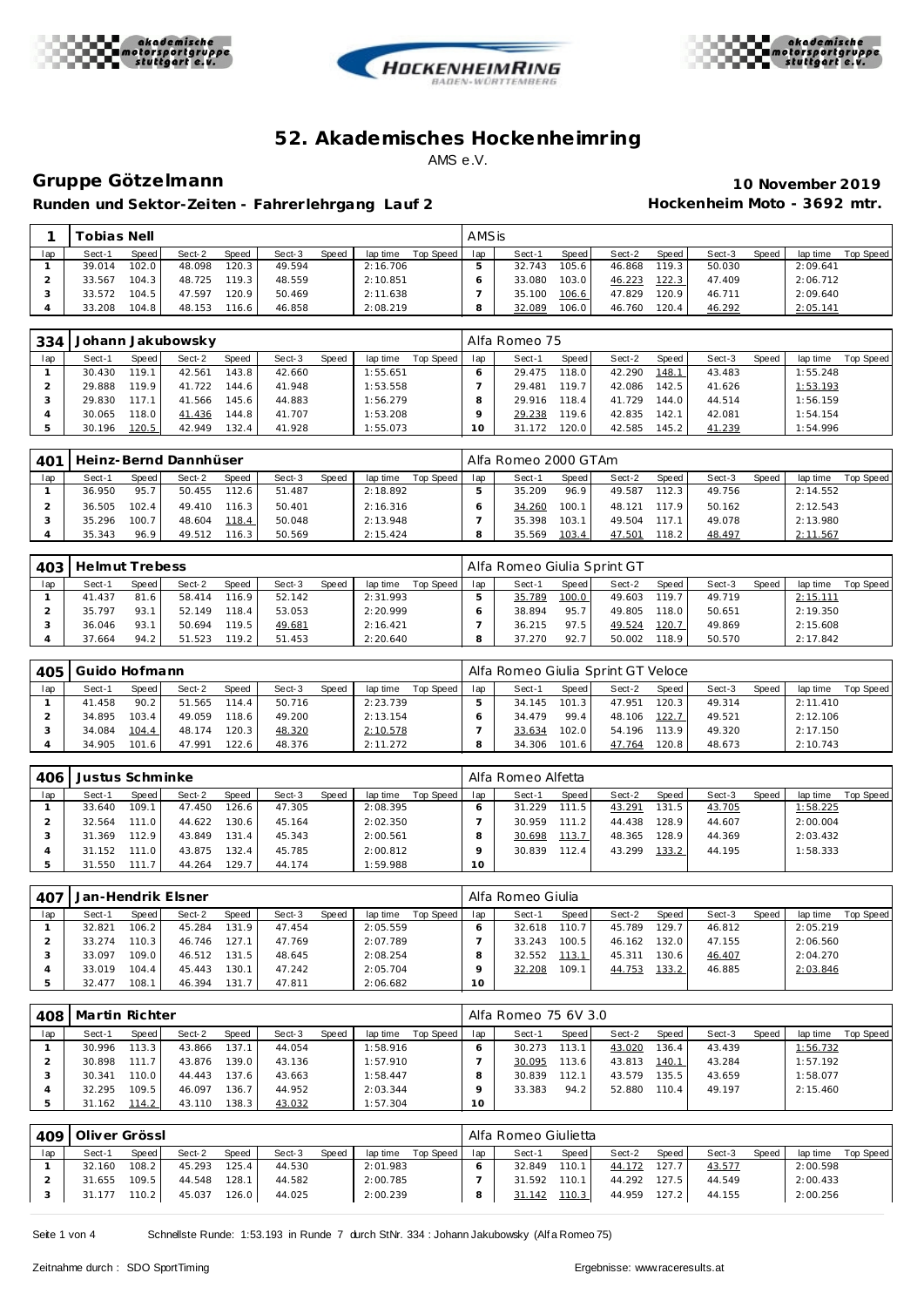





## **Gruppe Götze lmann 10 November 2019**

# **Hockenheim Moto - 3692 mtr.**

|                          |        | 108.3<br>. | 45.319<br>. | 1222               | 44.815 | 2:01.851 |         | 31.236 | $108.$ :<br>h<br>. | 44.592 | 283 | 43.883<br>. | $-50711$ |
|--------------------------|--------|------------|-------------|--------------------|--------|----------|---------|--------|--------------------|--------|-----|-------------|----------|
| $\overline{\phantom{a}}$ | 31.202 | 110.0      | 49.657      | 122.7 <sub>1</sub> | 43.896 | 2:04.755 | $\cdot$ |        |                    |        |     |             |          |
|                          |        |            |             |                    |        |          |         |        |                    |        |     |             |          |

| 410 | Uwe Losert |       |        |                    |        |              |          |           |     | Alfa Romeo GT 1750 Veloce |        |        |       |        |       |          |           |
|-----|------------|-------|--------|--------------------|--------|--------------|----------|-----------|-----|---------------------------|--------|--------|-------|--------|-------|----------|-----------|
| lap | Sect-1     | Speed | Sect-2 | Speed              | Sect-3 | <b>Speed</b> | lap time | Top Speed | lap | Sect-1                    | Speed  | Sect-2 | Speed | Sect-3 | Speed | lap time | Top Speed |
|     | 35.902     | 104.9 | 47.810 | 126.2 <sub>1</sub> | 48.472 |              | 2:12.184 |           |     | 33.752                    | 108.91 | 46.219 | 131.7 | 47.500 |       | 2:07.471 |           |
|     | 34.982     | 103.9 | 47.035 | 128.6              | 48.066 |              | 2:10.083 |           |     | 33.310                    | 109.4  | 47.106 | 131.2 | 50.936 |       | 2:11.352 |           |
|     | 33.876     | 108.1 | 46.302 | 129.2              | 47.712 |              | 2:07.890 |           |     | 35.520                    | 102.6  | 47.621 | 127.7 | 50.314 |       | 2:13.455 |           |
|     | 33.460     | 107.8 | 48.746 | 124.4              | 48.562 |              | 2:10.768 |           |     | 35.479                    | 107.9  | 47.082 | 130.9 | 47.479 |       | 2:10.040 |           |

| 412 | Marvin Kogler |           |        |              |        |       |          |           |                 | Alfa Romeo 156 GTA |       |        |                    |        |       |          |           |
|-----|---------------|-----------|--------|--------------|--------|-------|----------|-----------|-----------------|--------------------|-------|--------|--------------------|--------|-------|----------|-----------|
| lap | Sect-1        | Speed     | Sect-2 | <b>Speed</b> | Sect-3 | Speed | lap time | Top Speed | lap             | Sect-1             | Speed | Sect-2 | Speed              | Sect-3 | Speed | lap time | Top Speed |
|     | 31.726        | $113.3 +$ | 44.069 | 136.5        | 43.018 |       | 1:58.813 |           | O               | 30.272             | 113.2 | 42.527 | 136.7 <sub>1</sub> | 43.941 |       | 1:56.740 |           |
|     | 30.659        | 116.3     | 44.237 | 132.7        | 43.681 |       | 1:58.577 |           |                 | 30.712             | 114.0 | 42.968 | 137.8              | 43.316 |       | 1:56.996 |           |
|     | 31.334        | 115.61    | 45.458 | 127.4        | 43.309 |       | 2:00.101 |           |                 | 31.486             | 114.4 | 42.575 | 138.8              | 42.631 |       | 1:56.692 |           |
|     | 30.832        | 116.5     | 43.985 | 132.5        | 44.852 |       | 1:59.669 |           |                 | 30.055             | 113.6 | 42.839 | 136.71             | 43.082 |       | 1:55.976 |           |
|     | 31.142        | 116.5     | 42.501 | 137.4        | 42.961 |       | 1:56.604 |           | 10 <sup>°</sup> |                    |       |        |                    |        |       |          |           |

| 415 | Jens Klingohr |       |        |              |        |       |          |           |     | Alfa Romeo GT 1300 Junior |       |        |       |        |       |          |           |
|-----|---------------|-------|--------|--------------|--------|-------|----------|-----------|-----|---------------------------|-------|--------|-------|--------|-------|----------|-----------|
| lap | Sect-1        | Speed | Sect-2 | <b>Speed</b> | Sect-3 | Speed | lap time | Top Speed | lap | Sect-1                    | Speed | Sect-2 | Speed | Sect-3 | Speed | lap time | Top Speed |
|     | 40.623        | 91.5  | 58.641 | 110.9        | 53.249 |       | 2:32.513 |           |     | 37.988                    | 94.2  | 52.275 | 113.3 | 52.968 |       | 2:23.231 |           |
|     | 36.946        | 94.0  | 51.934 | 112.5        | 53.117 |       | 2:21.997 |           |     | 39.170                    | 95.8  | 51.937 | 102.0 | 53.636 |       | 2:24.743 |           |
|     | 37.055        | 95.2  | 52.695 | 110.4        | 55.728 |       | 2:25.478 |           |     | 37.818                    | 94.6  | 52.296 | 112.3 | 53.367 |       | 2:23.481 |           |
|     | 37.531        | 85.3  | 52.486 | 112.5        | 53.799 |       | 2:23.816 |           |     |                           |       |        |       |        |       |          |           |

| 4161 |        |       | Frank Breudenstein |                    |        |       |          |           |     | Alfa Romeo GT1300 Junior |       |        |         |        |              |          |           |
|------|--------|-------|--------------------|--------------------|--------|-------|----------|-----------|-----|--------------------------|-------|--------|---------|--------|--------------|----------|-----------|
| lap  | Sect-1 | Speed | Sect-2             | <b>Speed</b>       | Sect-3 | Speed | lap time | Top Speed | lap | Sect-1                   | Speed | Sect-2 | Speed I | Sect-3 | <b>Speed</b> | lap time | Top Speed |
|      | 34.944 | 103.1 | 47.643             | 121.9              | 48.036 |       | 2:10.623 |           |     | 33.334                   | 104.1 | 46.360 | 124.7   | 46.650 |              | 2:06.344 |           |
|      | 34.015 | 105.0 | 47.769             | 123.9              | 48.198 |       | 2:09.982 |           |     | 33.477                   | 105.9 | 46.318 | 126.6   | 46.462 |              | 2:06.257 |           |
|      | 33.462 | 105.5 | 47.261             | 124.6 <sub>1</sub> | 47.417 |       | 2:08.140 |           |     | 33.177                   | 101.1 | 46.257 | 126.5   | 47.248 |              | 2:06.682 |           |
|      | 33.606 | 100.1 | 48.105             | 22.0               | 48.017 |       | 2:09.728 |           |     | 33.254                   | 102.1 | 46.706 | 124.3   | 47.436 |              | 2:07.396 |           |

| 418 | Peter L. Mueller |       |          |              |          |       |          |           |     | Alfa Romeo Giulietta 2.0 116 |         |        |       |        |       |          |           |
|-----|------------------|-------|----------|--------------|----------|-------|----------|-----------|-----|------------------------------|---------|--------|-------|--------|-------|----------|-----------|
| lap | Sect-1           | Speed | Sect-2   | <b>Speed</b> | Sect-3   | Speed | lap time | Top Speed | lap | Sect-1                       | Speed ! | Sect-2 | Speed | Sect-3 | Speed | lap time | Top Speed |
|     | 41.185           | 87.3  | 1:01.603 | 102.1        | 1:00.160 |       | 2:42.948 |           |     | 40.618                       | 81.2    | 56.352 | 101.5 | 58.746 |       | 2:35.716 |           |
|     | 41.895           | 83.3  | : 00.497 | 92.9         | 1:02.663 |       | 2:45.055 |           |     | 40.588                       | 86.1    | 58.528 | 104.0 | 58.462 |       | 2:37.578 |           |
|     | 41.699           | 86.7  | 56.385   | 103.6        | 59.483   |       | 2:37.567 |           |     | 40.187                       | 87.7    | 57.092 | 103.1 | 56.594 |       | 2:33.873 |           |
|     | 40.845           | 85.0  | 57.368   | 102.8        | 58.750   |       | 2:36.963 |           |     |                              |         |        |       |        |       |          |           |

| 419 | Bernd Kesselring |       |        |       |        |       |          |           |     | Alfa-Romeo Sud |       |              |       |        |       |          |           |
|-----|------------------|-------|--------|-------|--------|-------|----------|-----------|-----|----------------|-------|--------------|-------|--------|-------|----------|-----------|
| lap | Sect-1           | Speed | Sect-2 | Speed | Sect-3 | Speed | lap time | Top Speed | lap | Sect-1         | Speed | Sect-2       | Speed | Sect-3 | Speed | lap time | Top Speed |
|     | 32.271           | 112.0 | 44.662 | 136.0 | 44.734 |       | 2:01.667 |           |     | 31.846         |       | 45.203       | 137.2 | 42.502 |       | 1:59.551 |           |
|     | 31.295           | 112.3 | 43.880 | 136.9 | 43.928 |       | 1:59.103 |           |     | 31.883         | 111.5 | 43.140       | 137.8 | 43.678 |       | 1:58.701 |           |
|     | 31.213           | 108.2 | 43.567 | 135.7 | 45.672 |       | 2:00.452 |           |     | 32.499         | 105.6 | 42.933       | 134.3 | 44.302 |       | 1:59.734 |           |
|     | 31.139           | 112.1 | 44.221 | 134.5 | 44.849 |       | 2:00.209 |           |     | 30.467         | 113.4 | .539<br>1:11 | 117.8 | Pit In |       | 2:35.692 |           |

| 42 <sup>1</sup> | Anton Fischer |       |        |              |        |       |          |           |     | Alfa Romeo 75 |       |        |       |        |       |          |           |
|-----------------|---------------|-------|--------|--------------|--------|-------|----------|-----------|-----|---------------|-------|--------|-------|--------|-------|----------|-----------|
| lap             | Sect-1        | Speed | Sect-2 | <b>Speed</b> | Sect-3 | Speed | lap time | Top Speed | lap | Sect-1        | Speed | Sect-2 | Speed | Sect-3 | Speed | lap time | Top Speed |
|                 | 32.955        | 107.0 | 48.581 | 122.2        | 47.263 |       | 2:08.799 |           |     | 33.966        | 105.5 | 47.422 | 115.9 | 50.929 |       | 2:12.317 |           |
|                 | 34.072        | 105.8 | 46.483 | 22.2         | 46.404 |       | 2:06.959 |           |     | 36.266        | 106.0 | 47.569 | 119.2 | 46.818 |       | 2:10.653 |           |
|                 | 32.690        | 107.9 | 46.142 | 22.6         | 47.704 |       | 2:06.536 |           |     | 35.020        | 106.7 | 46.393 | 122.7 | 46.933 |       | 2:08.346 |           |
|                 | 36.721        | 108.1 | 46.610 | 22.2         | 47.100 |       | 2:10.431 |           |     | 34.284        | 106.5 | 48.862 | 121.5 | 47.829 |       | 2:10.975 |           |

| 422 | Uwe Ade |         |        |       |        |       |          |           |     | Alfa Romeo Giulia Nuova Super |       |        |                    |        |              |          |           |
|-----|---------|---------|--------|-------|--------|-------|----------|-----------|-----|-------------------------------|-------|--------|--------------------|--------|--------------|----------|-----------|
| lap | Sect-1  | Speed I | Sect-2 | Speed | Sect-3 | Speed | lap time | Top Speed | lap | Sect-1                        | Speed | Sect-2 | Speed              | Sect-3 | <b>Speed</b> | lap time | Top Speed |
|     | 40.680  | 89.4    | 59.825 | 121.9 | 57.115 |       | 2:37.620 |           |     | 35.261                        | 104.2 | 48.259 | 122.7 <sub>1</sub> | 49.466 |              | 2:12.986 |           |
|     | 36.106  | 93.0    | 50.955 | 120.8 | 52.506 |       | 2:19.567 |           |     | 34.842                        | 102.0 | 49.830 | 126.8              | 50.838 |              | 2:15.510 |           |
|     | 38.049  | 100.1   | 52.381 | 123.7 | 52.595 |       | 2:23.025 |           |     | 35.832                        | 103.9 | 53.131 | 119.9              | 53.169 |              | 2:22.132 |           |
|     | 37.332  | 104.0   | 48.164 | 125.7 | 50.930 |       | 2:16.426 |           | o   |                               |       |        |                    |        |              |          |           |

| 423 | Stephan Kröppel |         |        |       |        |       |          |             |     | Alfa Romeo Giulia Nuova Super 1600 |       |        |       |        |       |          |           |
|-----|-----------------|---------|--------|-------|--------|-------|----------|-------------|-----|------------------------------------|-------|--------|-------|--------|-------|----------|-----------|
| lap | Sect-1          | Speed I | Sect-2 | Speed | Sect-3 | Speed | lap time | Top Speed I | lap | Sect-1                             | Speed | Sect-2 | Speed | Sect-3 | Speed | lap time | Top Speed |
|     |                 |         |        |       |        |       | 2:20.666 |             |     |                                    |       |        |       |        |       | 2:15.822 |           |
|     |                 |         |        |       |        |       | 2:24.875 |             |     |                                    |       |        |       |        |       | 2:14.607 |           |
|     |                 |         |        |       |        |       | 2:11.150 |             |     |                                    |       |        |       |        |       | 2:14.928 |           |

Seite 2 von 4 Schnellste Runde: 1:53.193 in Runde 7 durch StNr. 334 : Johann Jakubowsky (Alf a Romeo 75)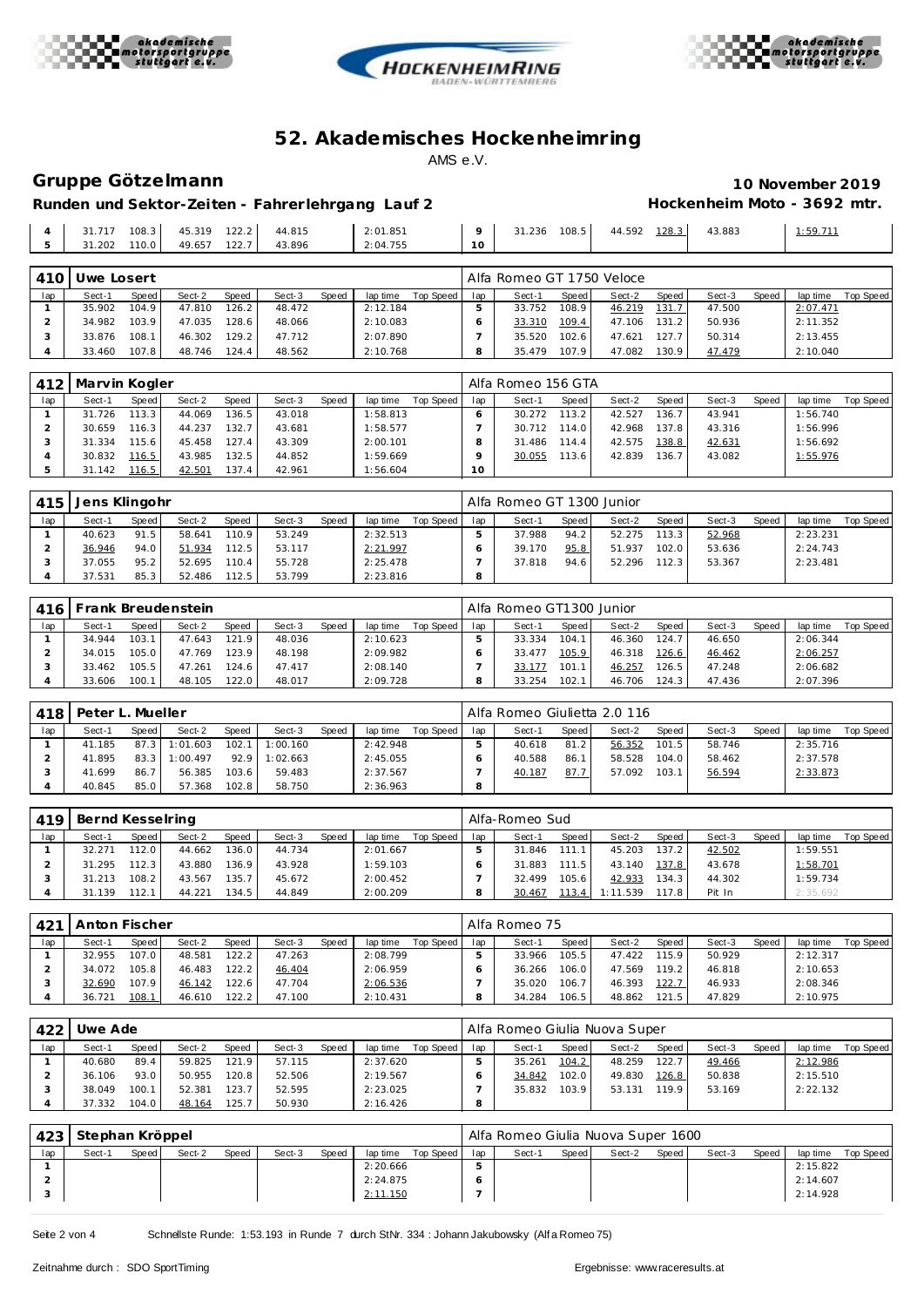





**Gruppe Götze lmann 10 November 2019** Runden und Sektor-Zeiten - Fahrer lehrgang Lauf 2 **hockenheim Moto - 3692 mtr.** 

| $\overline{4}$ |                |       |        |       |        |       | 2:14.396 |                 | 8       |                       |       |        |       |        |       | 2:14.412 |           |
|----------------|----------------|-------|--------|-------|--------|-------|----------|-----------------|---------|-----------------------|-------|--------|-------|--------|-------|----------|-----------|
|                |                |       |        |       |        |       |          |                 |         |                       |       |        |       |        |       |          |           |
| 424            | Gerhard Geuder |       |        |       |        |       |          |                 |         | Alfa Romeo Giulia GTV |       |        |       |        |       |          |           |
| lap            | Sect-1         | Speed | Sect-2 | Speed | Sect-3 | Speed | lap time | Top Speed   lap |         | Sect-1                | Speed | Sect-2 | Speed | Sect-3 | Speed | lap time | Top Speed |
|                |                |       |        |       |        |       | 2:27.106 |                 |         |                       |       |        |       |        |       | 2:12.464 |           |
|                |                |       |        |       |        |       | 2:21.722 |                 | O       |                       |       |        |       |        |       | 2:13.801 |           |
|                |                |       |        |       |        |       | 2:20.800 |                 |         |                       |       |        |       |        |       | 2:12.150 |           |
| 4              |                |       |        |       |        |       | 2:15.856 |                 | $\circ$ |                       |       |        |       |        |       | 2:12.101 |           |

|     | 425   Marc Montwé |       |          |              |          |       |           |           |     | Alfa Romeo 1750 GT Veloce |       |        |       |        |       |          |           |
|-----|-------------------|-------|----------|--------------|----------|-------|-----------|-----------|-----|---------------------------|-------|--------|-------|--------|-------|----------|-----------|
| lap | Sect-1            | Speed | Sect-2   | <b>Speed</b> | Sect-3   | Speed | lap time  | Top Speed | lap | Sect-1                    | Speed | Sect-2 | Speed | Sect-3 | Speed | lap time | Top Speed |
|     | 43.791            | 72.6  | 1:06.364 | 99.4         | 1:00.619 |       | 2:50.774  |           |     | 42.231                    | 79.2  | 59.538 | 105.6 | 59.038 |       | 2:40.807 |           |
|     | 42.626            | 81.3  | 1:00.966 | 101.9        | 1:03.870 |       | 2:47.462  |           |     | 41.289                    | 85.4  | 56.827 | 104.4 | 58.055 |       | 2:36.171 |           |
|     | 43.886            | 82.7  | 58.549   | 101.4        | 1:01.482 |       | 2:43.917  |           |     | 40.510                    | 78.9  | 57.088 | 103.5 | Pit In |       | 2:51.953 |           |
|     | 41.904            | 81.9  | 59.085   | 106.2        | 1:00.115 |       | 2: 41.104 |           | 8   |                           |       |        |       |        |       |          |           |

| 426 | Bernd Hetzel |       |        |              |        |       |          |           |     | Alfa Romeo Giulia Super |       |        |       |        |       |          |           |
|-----|--------------|-------|--------|--------------|--------|-------|----------|-----------|-----|-------------------------|-------|--------|-------|--------|-------|----------|-----------|
| lap | Sect-1       | Speed | Sect-2 | <b>Speed</b> | Sect-3 | Speed | lap time | Top Speed | lap | Sect-1                  | Speed | Sect-2 | Speed | Sect-3 | Speed | lap time | Top Speed |
|     | 37.045       | 99.2  | 49.360 | 117.4        | 48.401 |       | 2:14.806 |           |     | 33.941                  | 98.4  | 47.884 | 118.2 | 48.489 |       | 2:10.314 |           |
|     | 34.447       | 100.7 | 48.832 | 117.1        | 48.383 |       | 2:11.662 |           |     | 33.734                  | 96.7  | 47.748 | 119.7 | 47.512 |       | 2:08.994 |           |
|     | 34.255       | 100.1 | 48.118 | 117.4        | 48.289 |       | 2:10.662 |           |     | 33.651                  | 101.8 | 47.869 | 118.4 | 47.071 |       | 2:08.591 |           |
|     | 34.610       | 99.0  | 48.414 | 113.9        | 47.551 |       | 2:10.575 |           |     | 33.545                  | 101.1 | 47.150 | 19.2  | 46.271 |       | 2:06.966 |           |

| $-427$ | Florian Funk |       |        |       |        |       |          |           |     | Alfa Romeo Giulia |       |        |       |        |       |          |           |
|--------|--------------|-------|--------|-------|--------|-------|----------|-----------|-----|-------------------|-------|--------|-------|--------|-------|----------|-----------|
| lap    | Sect-1       | Speed | Sect-2 | Speed | Sect-3 | Speed | lap time | Top Speed | lap | Sect-1            | Speed | Sect-2 | Speed | Sect-3 | Speed | lap time | Top Speed |
|        | 42.464       | 85.0  | 55.307 | 107.2 | 56.584 |       | 2:34.355 |           |     | 38.207            | 87.2  | 54.573 | 107.1 | 52.783 |       | 2:25.563 |           |
|        | 37.729       | 87.0  | 55.487 | 103.6 | 55.861 |       | 2:29.077 |           |     | 39.893            | 89.6  | 54.363 | 108.0 | 53.015 |       | 2:27.271 |           |
|        | 38.301       | 90.0  | 54.601 | 108.7 | 53.616 |       | 2:26.518 |           |     | 38.852            | 87.1  | 53.728 | 108.8 | 54.952 |       | 2:27.532 |           |
|        | 37.224       | 89.0  | 56.431 | 93.9  | 54.006 |       | 2:27.661 |           |     |                   |       |        |       |        |       |          |           |

| 428 | Jürgen Psiorz |       |        |       |        |       |          |           |     | Alfa Romeo Giulia Super |       |        |                    |        |              |          |           |
|-----|---------------|-------|--------|-------|--------|-------|----------|-----------|-----|-------------------------|-------|--------|--------------------|--------|--------------|----------|-----------|
| lap | Sect-1        | Speed | Sect-2 | Speed | Sect-3 | Speed | lap time | Top Speed | lap | Sect-1                  | Speed | Sect-2 | Speed              | Sect-3 | <b>Speed</b> | lap time | Top Speed |
|     | 39.789        | 92.9  | 55.276 | 113.4 | 51.839 |       | 2:26.904 |           |     | 36.551                  | 90.4  | 50.492 | 113.9              | 50.909 |              | 2:17.952 |           |
|     | 37.106        | 90.8  | 52.367 | 117.5 | 51.835 |       | 2:21.308 |           |     | 36.312                  | 92.8  | 49.996 | 119.7 <sub>1</sub> | 50.261 |              | 2:16.569 |           |
|     | 37.861        | 91.4  | 51.719 | 117.1 | 52.061 |       | 2:21.641 |           |     | 36.439                  | 96.9  | 49.333 | 117.6 <sub>1</sub> | 49.103 |              | 2:14.875 |           |
|     | 36.198        | 94.8  | 50.248 | 113.2 | 50.883 |       | 2:17.329 |           | 8   |                         |       |        |                    |        |              |          |           |

| 43C | Bernd Störner |       |        |              |        |       |          |           |     | Alfa Romeo Giulia Super Nuova 1600 |       |        |       |        |              |          |           |
|-----|---------------|-------|--------|--------------|--------|-------|----------|-----------|-----|------------------------------------|-------|--------|-------|--------|--------------|----------|-----------|
| lap | Sect-1        | Speed | Sect-2 | <b>Speed</b> | Sect-3 | Speed | lap time | Top Speed | lap | Sect-1                             | Speed | Sect-2 | Speed | Sect-3 | <b>Speed</b> | lap time | Top Speed |
|     | 41.700        | 97.3  | 53.132 | 127.7        | 51.977 |       | 2:26.809 |           |     | 34.350                             | 94.5  | 48.249 | 123.3 | 48.277 |              | 2:10.876 |           |
|     | 37.532        | 97.8  | 52.463 | 121.2        | 52.204 |       | 2:22.199 |           |     | 33.307                             | 99.0  | 47.072 | 129.5 | 47.841 |              | 2:08.220 |           |
|     | 35.731        | 97.4  | 49.040 | 126.5        | 50.775 |       | 2:15.546 |           |     | 33.569                             | 99.3  | 46.783 | 127.7 | 49.264 |              | 2:09.616 |           |
|     | 34.687        | 96.1  | 48.921 | 123.9        | 48.102 |       | 2:11.710 |           |     | 33.416                             | 98.2  | 46.588 | 129.3 | 46.897 |              | 2:06.901 |           |

| .431 | l philip schmitt |       |        |                    |        |       |          |           |     | Alfa Romeo GTV6 2.5 |              |        |       |        |       |          |           |
|------|------------------|-------|--------|--------------------|--------|-------|----------|-----------|-----|---------------------|--------------|--------|-------|--------|-------|----------|-----------|
| lap  | Sect-1           | Speed | Sect-2 | <b>Speed</b>       | Sect-3 | Speed | lap time | Top Speed | lap | Sect-1              | <b>Speed</b> | Sect-2 | Speed | Sect-3 | Speed | lap time | Top Speed |
|      | 38.763           | 96.1  | 51.984 | 112.1              | 51.927 |       | 2:22.674 |           |     | 36.914              | 101.4        | 49.269 | 116.6 | 53.932 |       | 2:20.115 |           |
|      | 36.381           | 98.6  | 50.698 | 113.3 <sub>1</sub> | 51.024 |       | 2:18.103 |           |     | 37.364              | 99.0         | 50.694 | 113.0 | 51.547 |       | 2:19.605 |           |
|      | 36.644           | 99.0  | 51.222 | 113.4              | 52.749 |       | 2:20.615 |           |     | 35.479              | 102.4        | 53.980 | 116.0 | 50.329 |       | 2:19.788 |           |
|      | 37.063           | 100.5 | 49.533 | 116.6              | 50.445 |       | 2:17.041 |           |     | 36.270              | 99.2         | 49.870 | 116.1 | Pit In |       | 2:30.258 |           |

| 432 | Markus Maier |       |        |              |        |       |          |           |     | Alfa Romeo Bertone GT |       |        |        |        |              |          |           |
|-----|--------------|-------|--------|--------------|--------|-------|----------|-----------|-----|-----------------------|-------|--------|--------|--------|--------------|----------|-----------|
| lap | Sect-1       | Speed | Sect-2 | <b>Speed</b> | Sect-3 | Speed | lap time | Top Speed | lap | Sect-1                | Speed | Sect-2 | Speed  | Sect-3 | <b>Speed</b> | lap time | Top Speed |
|     | 35.135       | 99.4  | 47.761 | 126.01       | 49.354 |       | 2:12.250 |           |     | 34.254                | 104.3 | 47.251 | 124.9  | 48.977 |              | 2:10.482 |           |
|     | 34.623       | 104.9 | 48.504 | 123.91       | 50.091 |       | 2:13.218 |           |     | 33.793                | 107.2 | 49.042 | 121.2  | 48.626 |              | 2:11.461 |           |
|     | 34.913       | 103.4 | 48.497 | 124.01       | 50.167 |       | 2:13.577 |           |     | 34.053                | 106.9 | 47.401 | 125.7. | 48.576 |              | 2:10.030 |           |
|     | 34.835       | 103.8 | 48.129 | 126.2        | 49.865 |       | 2:12.829 |           |     | 33.788                | 107.7 | 46.330 | 128.3  | 47.670 |              | 2:07.788 |           |

| 434 | Claudio Cannas |       |        |                    |        |       |          |           |     | Alfa Romeo GT |       |        |                       |        |       |          |           |
|-----|----------------|-------|--------|--------------------|--------|-------|----------|-----------|-----|---------------|-------|--------|-----------------------|--------|-------|----------|-----------|
| lap | Sect-1         | Speed | Sect-2 | Speed              | Sect-3 | Speed | lap time | Top Speed | lap | Sect-1        | Speed | Sect-2 | Speed I               | Sect-3 | Speed | lap time | Top Speed |
|     | 36.000         | 99.9  | 47.161 | 136.4              | 46.375 |       | 2:09.536 |           |     | 30.376        | 118.0 | 41.974 | 145.0                 | 45.313 |       | 1:57.663 |           |
|     | 33.182         | 109.2 | 46.595 | 138.8              | 45.592 |       | 2:05.369 |           |     | 32.328        | 110.7 | 44.282 | 28.9                  | 46.043 |       | 2:02.653 |           |
|     | 32.832         | 111.2 | 44.583 | 136.4              | 45.022 |       | 2:02.437 |           |     | 29.831        | 120.0 | 42.409 | 141.2                 | 43.017 |       | 1:55.257 |           |
|     | 31.911         | 111.7 | 43.964 | 141.2 <sub>1</sub> | 45.436 |       | 2:01.311 |           |     | 30.730        | 121.9 | 43.411 | 141<br>$\overline{9}$ | 42.913 |       | 1:57.054 |           |
|     | 30.895         | 110.7 | 43.853 | 136.4              | 44.838 |       | 1:59.586 |           | 10  |               |       |        |                       |        |       |          |           |

Seite 3 von 4 Schnellste Runde: 1:53.193 in Runde 7 durch StNr. 334 : Johann Jakubowsky (Alf a Romeo 75)